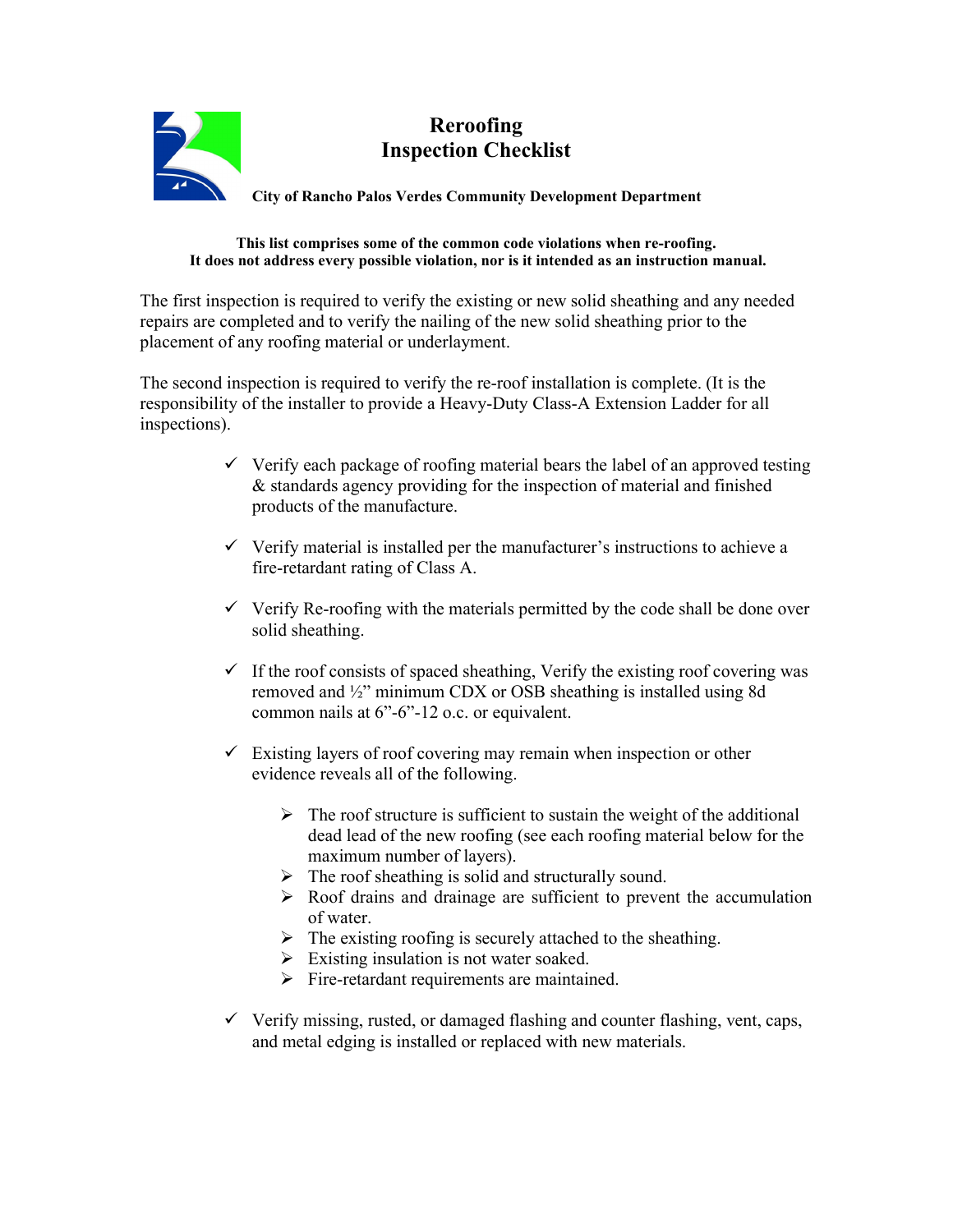## **Asphalt/Fiberglass Composition Shingles**

- $\checkmark$  Verify Composition shingles are installed and fastened according to the manufacturer's instructions.
- $\checkmark$  Composition shingles shall be installed over solid sheathing.
- $\checkmark$  Composition shingles may be installed over other types of existing roofing materials, when allowed by manufacturer's specifications.

## **Built-up Roofing**

- $\checkmark$  Verify built-up roofing is applied in accordance with the manufacturer's instructions.
- $\checkmark$  Verify built-up roofing is installed over solid sheathing or over a maximum of 1 existing layer of built-up roofing that was installed over a solid sheathing. Built-up roofing may be installed over other types of existing roofing materials, when allowed by manufacturer's specifications.
- $\checkmark$  When 1 layer of existing built-up roofs remains, verify that the vent flashing, metal edging drain outlets, metal counter flashing and collars have been removed and cleaned.
- $\checkmark$  Verify all metal allowed to be reinstalled is primed prior to re-roofing installation.
- $\checkmark$  Roofs that are equipped with roof drains that are not of sufficient size or do not have overflow, drains are to be upgraded to current standards, with addition roof drains and **/**or the addition of overflow scuppers.
- $\checkmark$  Structural sheathing with strength axis (which is the long direction of the panel unless otherwise marked) of the sheathing to be perpendicular to rafters.
- $\checkmark$  Head of nail to be flush with face of sheathing. Shiners are to be push back and re-nailed.
- Attic ventilation in place with  $\frac{1}{4}$ " mesh over opening, not less than 1 Sq. foot of vent for every 150 square ft of attic.
- $\checkmark$  Access to mechanical equipment located on the roof shall be maintained or install as required by the Mechanical code.
- $\checkmark$  Roofing tiles to be installed as per Table 15-d-1 as per manufactures installation instructions. One fastener per tile. All rake tiles to have two fasteners per tile.